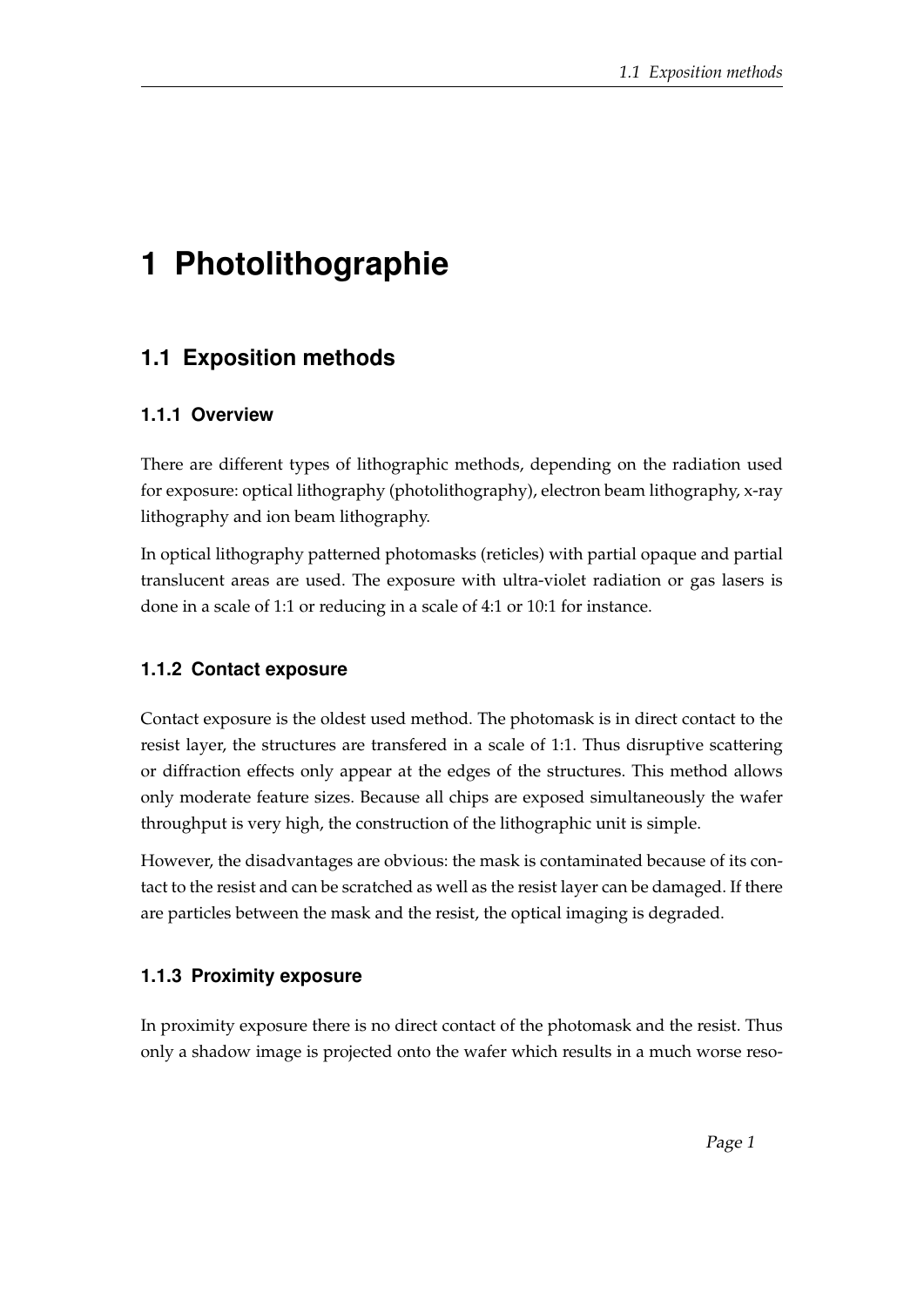

Fig. 1.1: Contact exposure

lution of the structures, contact issues are prevented therefore.



Fig. 1.2: Proximity exposure

#### **1.1.4 Projection**

The exposure via projection uses the so-called step-and-repeat technique. Thereby only one or a few dies were projected onto the wafer at a time. The entire wafer is exposed step by step - die by die.

The advantage of this method is that the structures on the reticle are enlarged 4-fold or 10-fold. If the structures are projected onto the wafer in reduced scale, also defects,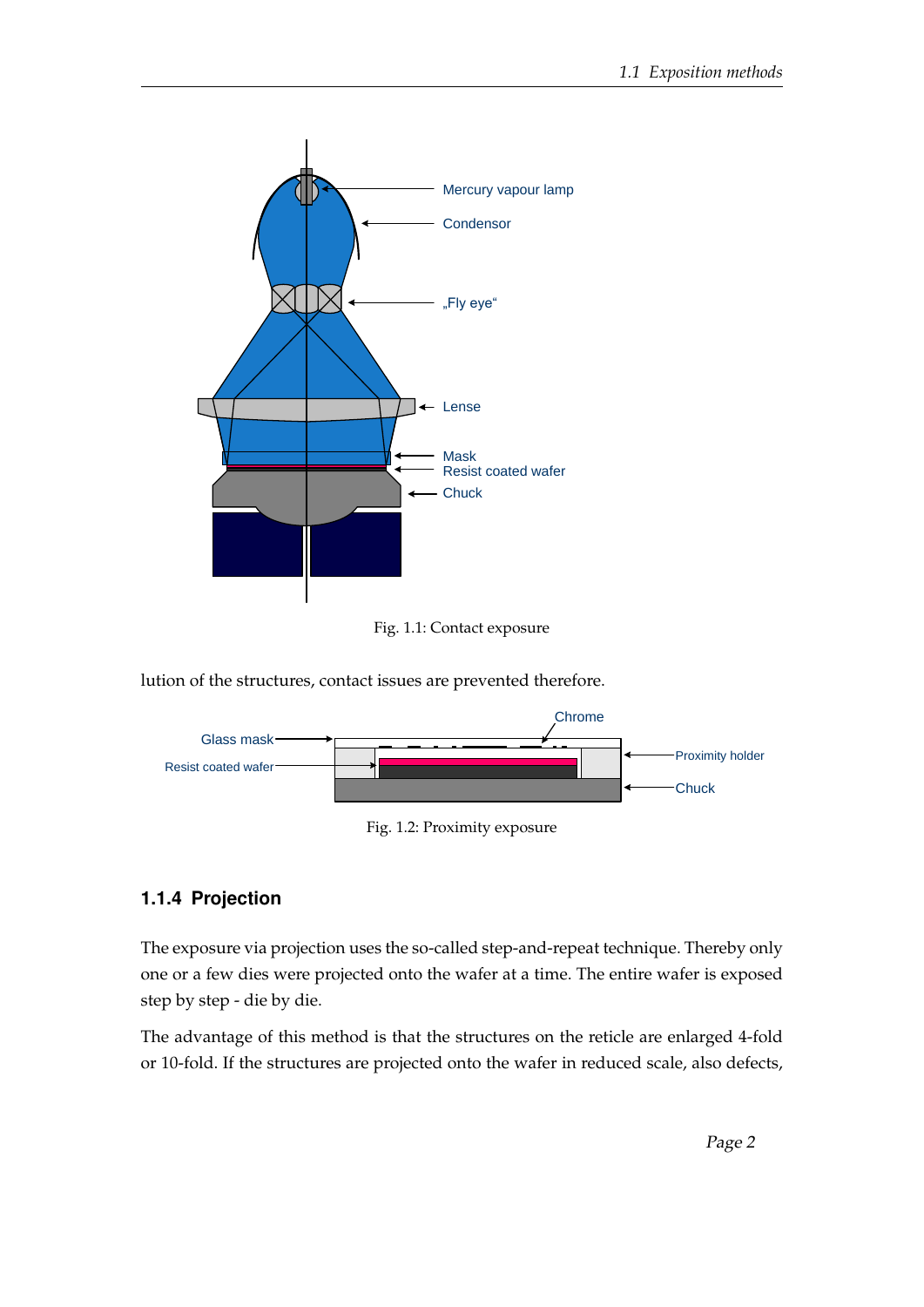

Fig. 1.3: Step and repeat technique

like particles, are reduced. In contrast to other exposure methods the resolution is improved.

In addition a thin foil - pellicle - is attached to the mask, and therefore particles will be held off the mask and are out of focus during projection.

Besides the projection with lenses also a projection with a complex system of mirrors can be used (scale 1:1). Compared to lenses there are no color aberrations and thermal expansion of the photomask can be adjusted. However, mirror images can be distorted or warped. The resolution is limited due to the scale of 1:1.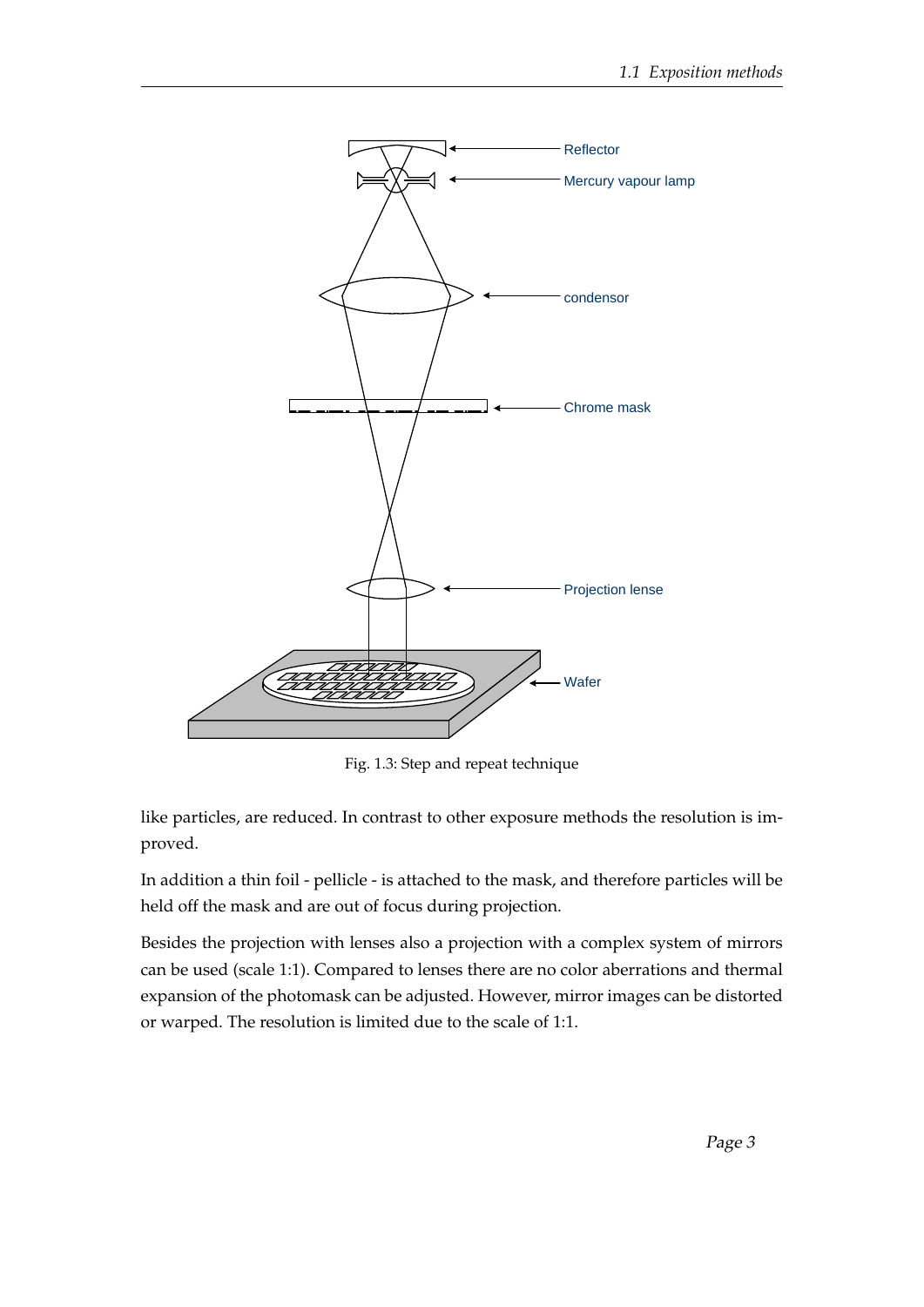## **1.1.5 Electron beam lithography**

As in photomask manufacturing a focused ion beam is scanned across the wafer, the scan is done line by line. Each structure has to be written one after the other which takes a lot of time. The advantage is that there is no need of photomasks which reduces the costs. The process is done under a vacuum.



Fig. 1.4: Electron beam lithography